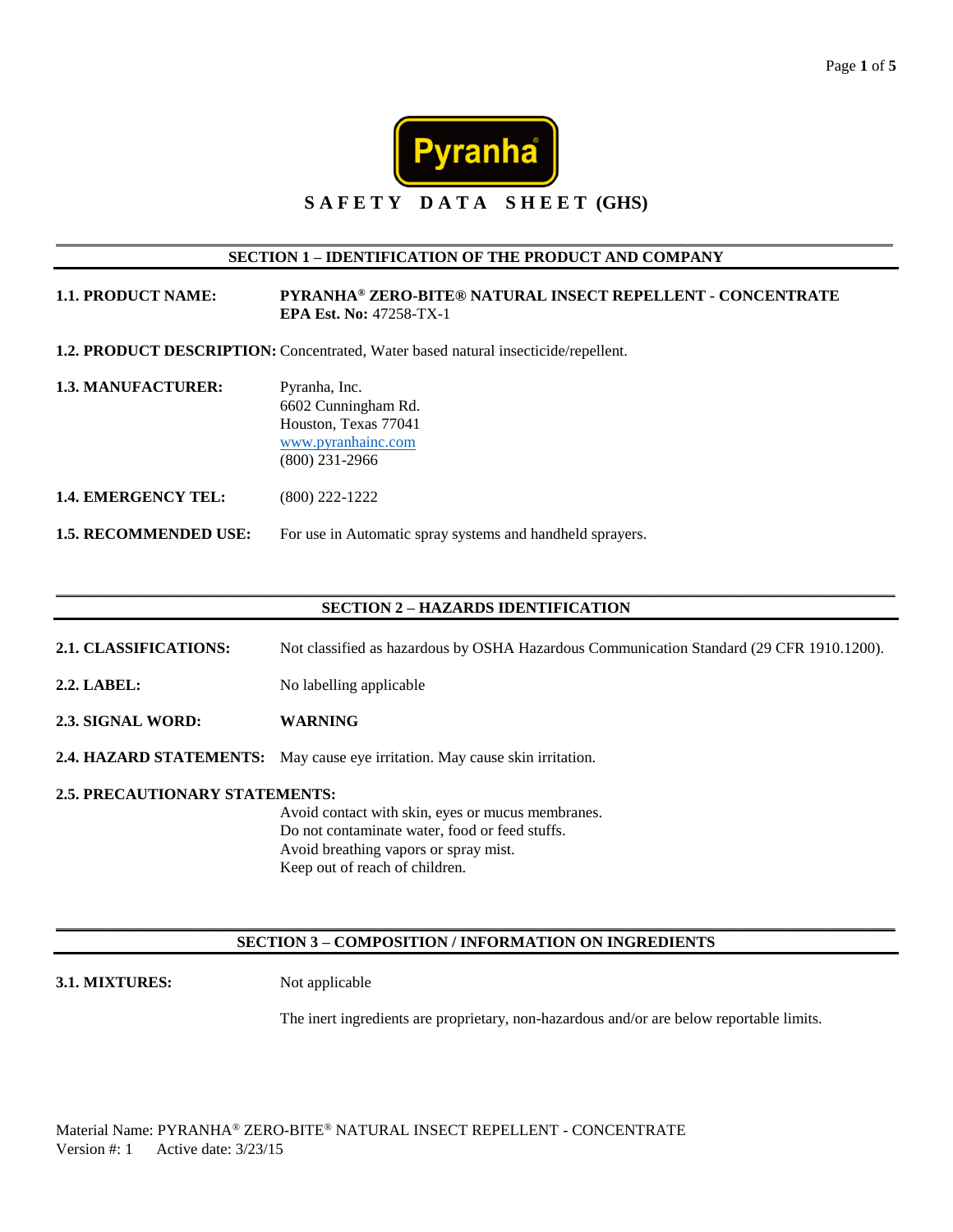#### $\_$  ,  $\_$  ,  $\_$  ,  $\_$  ,  $\_$  ,  $\_$  ,  $\_$  ,  $\_$  ,  $\_$  ,  $\_$  ,  $\_$  ,  $\_$  ,  $\_$  ,  $\_$  ,  $\_$  ,  $\_$  ,  $\_$  ,  $\_$  ,  $\_$  ,  $\_$  ,  $\_$  ,  $\_$  ,  $\_$  ,  $\_$  ,  $\_$  ,  $\_$  ,  $\_$  ,  $\_$  ,  $\_$  ,  $\_$  ,  $\_$  ,  $\_$  ,  $\_$  ,  $\_$  ,  $\_$  ,  $\_$  ,  $\_$  , **SECTION 4 – FIRST-AID MEASURES**

## **4.1. FIRST AID INSTRUCTIONS:**

| <b>EYES:</b>       | Hold eye open and rinse slowly and gently with water for 15-20 minutes. Remove contact lenses, if<br>present, after the first 5 minutes, then continue rinsing the eye. Seek medical care if irritation<br>persists.                                                           |
|--------------------|--------------------------------------------------------------------------------------------------------------------------------------------------------------------------------------------------------------------------------------------------------------------------------|
| <b>SKIN:</b>       | Flush with fresh water, remove contaminated clothing. For minor skin contact, avoid spreading<br>material on unaffected skin. Wash the affected area with soap and water.                                                                                                      |
| <b>INHALATION:</b> | Move to fresh air. If not breathing, call 911, then give artificial respiration, preferable mouth-to-<br>mouth. Get medical attention.                                                                                                                                         |
| <b>INGESTION:</b>  | Call a poison control center or doctor immediately for treatment advice. Have person drink plenty<br>of water if able to swallow. Do not induce vomiting unless told to do so by a poison control center<br>or doctor. Do not give anything by mouth to an unconscious person. |

# **4.2. INDICATION OF IMMEDIATE MEDICAL ATTENTION:**

None identified.

# $\_$  ,  $\_$  ,  $\_$  ,  $\_$  ,  $\_$  ,  $\_$  ,  $\_$  ,  $\_$  ,  $\_$  ,  $\_$  ,  $\_$  ,  $\_$  ,  $\_$  ,  $\_$  ,  $\_$  ,  $\_$  ,  $\_$  ,  $\_$  ,  $\_$  ,  $\_$  ,  $\_$  ,  $\_$  ,  $\_$  ,  $\_$  ,  $\_$  ,  $\_$  ,  $\_$  ,  $\_$  ,  $\_$  ,  $\_$  ,  $\_$  ,  $\_$  ,  $\_$  ,  $\_$  ,  $\_$  ,  $\_$  ,  $\_$  , **SECTION 5 – FIRE-FIGHTING MEASURES**

- **5.1. FLAMMABLE CLASS:** Not classified as flammable nor combustible by OSHA criteria.
- **5.2. EXTINGUISHING MEDIA:** Chemical foam, dry chemical, or carbon dioxide (CO<sub>2</sub>)
- **5.3. SPECIAL PROCEDURES:** Use a full-faced self-contained breathing apparatus (SCBA) and full protective gear. Cool nearby containers and equipment to prevent pressure build up and possible explosion.

### \_\_\_\_\_\_\_\_\_\_\_\_\_\_\_\_\_\_\_\_\_\_\_\_\_\_\_\_\_\_\_\_\_\_\_\_\_\_\_\_\_\_\_\_\_\_\_\_\_\_\_\_\_\_\_\_\_\_\_\_\_\_\_\_\_\_\_\_\_\_\_\_\_\_\_\_\_\_\_\_\_\_\_\_\_\_\_\_\_\_\_\_\_\_\_\_\_\_\_\_\_\_\_\_\_\_\_ **SECTION 6 – ACCIDENTAL RELEASE MEASURES**

**6.1. RESPONSE TO SPILLS:** Stop leak, if possible without risk. Dike or contain spill. Collect and return large amounts to container. Soak up with absorbent material and discard with chemical waste.

#### **6.2. WASTE DISPOSAL METHOD:**

Dispose of in accordance with local, state, and federal regulations. Do not place product down any indoor/outdoor drain. Do not contaminate water ways. Do not reuse container, recycle if available.

### $\_$  ,  $\_$  ,  $\_$  ,  $\_$  ,  $\_$  ,  $\_$  ,  $\_$  ,  $\_$  ,  $\_$  ,  $\_$  ,  $\_$  ,  $\_$  ,  $\_$  ,  $\_$  ,  $\_$  ,  $\_$  ,  $\_$  ,  $\_$  ,  $\_$  ,  $\_$  ,  $\_$  ,  $\_$  ,  $\_$  ,  $\_$  ,  $\_$  ,  $\_$  ,  $\_$  ,  $\_$  ,  $\_$  ,  $\_$  ,  $\_$  ,  $\_$  ,  $\_$  ,  $\_$  ,  $\_$  ,  $\_$  ,  $\_$  , **SECTION 7 – HANDLING AND STORAGE**

| 7.1. SAFE HANDLING:                 | Keep out of reach of children.                                            |  |
|-------------------------------------|---------------------------------------------------------------------------|--|
|                                     | Avoid inhaling concentrated vapors.                                       |  |
|                                     | Wash hands thoroughly with soap and water after handling.                 |  |
|                                     | Do not apply directly to water.                                           |  |
| 7.2. SAFE STORAGE:                  | Store in the original container in a cool, dry place.                     |  |
|                                     | Do not contaminate water, food or feed stuffs.                            |  |
|                                     | Material Name: PYRANHA® ZERO-BITE® NATURAL INSECT REPELLENT - CONCENTRATE |  |
| Version #: 1 Active date: $3/23/15$ |                                                                           |  |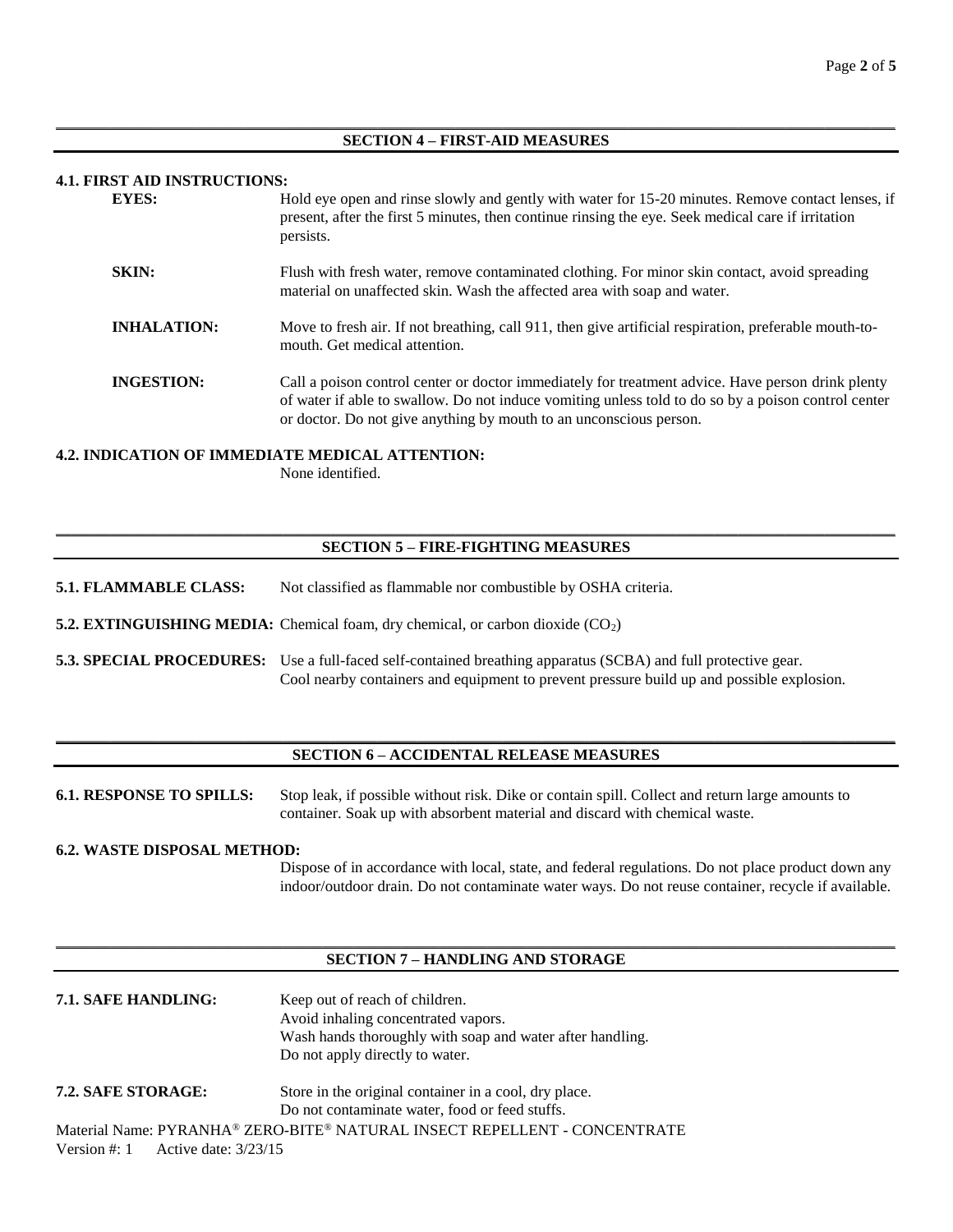### $\_$  ,  $\_$  ,  $\_$  ,  $\_$  ,  $\_$  ,  $\_$  ,  $\_$  ,  $\_$  ,  $\_$  ,  $\_$  ,  $\_$  ,  $\_$  ,  $\_$  ,  $\_$  ,  $\_$  ,  $\_$  ,  $\_$  ,  $\_$  ,  $\_$  ,  $\_$  ,  $\_$  ,  $\_$  ,  $\_$  ,  $\_$  ,  $\_$  ,  $\_$  ,  $\_$  ,  $\_$  ,  $\_$  ,  $\_$  ,  $\_$  ,  $\_$  ,  $\_$  ,  $\_$  ,  $\_$  ,  $\_$  ,  $\_$  , **SECTION 8 – EXPOSURE CONTROL / PERSONAL PROTECTION**

| <b>8.1. ENGINEERING CONTROLS:</b>                                                                  | Provide adequate ventilation. Eye wash station is recommended.                                                                                                                            |
|----------------------------------------------------------------------------------------------------|-------------------------------------------------------------------------------------------------------------------------------------------------------------------------------------------|
| <b>8.2. PERSONAL PROTECTIVE EQUIPMENT:</b><br><b>RESPIRATORY PROTECTION:</b> Not normally required |                                                                                                                                                                                           |
| <b>SKIN PROTECTION:</b>                                                                            | Wear long sleeved shirt, long pants, socks and shoes. Rubber or Neoprene gloves.                                                                                                          |
| <b>EYE PROTECTION:</b>                                                                             | Safety Glasses/Goggles as needed.                                                                                                                                                         |
| <b>8.3. OTHER PRECAUTIONS:</b>                                                                     | Keep out of reach of children. Avoid contact with skin, eyes or clothing<br>Wash hands thoroughly with soap and water after handling and before eating, drinking<br>and using the toilet. |

### \_\_\_\_\_\_\_\_\_\_\_\_\_\_\_\_\_\_\_\_\_\_\_\_\_\_\_\_\_\_\_\_\_\_\_\_\_\_\_\_\_\_\_\_\_\_\_\_\_\_\_\_\_\_\_\_\_\_\_\_\_\_\_\_\_\_\_\_\_\_\_\_\_\_\_\_\_\_\_\_\_\_\_\_\_\_\_\_\_\_\_\_\_\_\_\_\_\_\_\_\_\_\_\_\_\_\_ **SECTION 9 – PHYSICAL AND CHEMICAL PROPERTIES**

| 9.1. APPEARANCE:                                   | Milky white, creamy liquid        |
|----------------------------------------------------|-----------------------------------|
| 9.2. ODOR:                                         | Sweet, minty, floral odor         |
| 9.3. SOLUBILITY WATER:                             | Miscible in water                 |
| $9.4.$ pH:                                         | 7                                 |
| 9.5. SPECIFIC GRAVITY (H2O=1):                     | 1.01                              |
| 9.6. FLAMMABILITY (solid, gas):                    | Not applicable                    |
| 9.7. BOILING POINT:                                | 212°F (100°C)                     |
| 9.8. EVAPORATION RATE (H2O=1):                     | < 1                               |
| 9.9. VAPOR DENSITY (air=1):                        | >1                                |
| 9.10. VAPOR PRESSURE:                              | Not determined                    |
| 9.11. ODOR THRESHOLD:                              | None established                  |
| 9.12. PARTITION COEFFICIENT:                       | n-octanol/water: none established |
| 9.13. DECOMPOSITION TEMPERATURE:                   | Not determined                    |
| 9.14. VISCOSITY:                                   | Not determined                    |
| 9.15. AUTO-IGNITION TEMPARATURE:                   | Not determined                    |
| 9.16. RELATIVE DENSITY:                            | Not determined                    |
| 9.17. MELTING POINT/FREEZING POINT:                | Not determined                    |
| 9.18. FLASH POINT:                                 | Not flammable                     |
| 9.19. UPPER/LOWER FLAMMABILITY OR EXPOSURE LIMITS: |                                   |

Not determined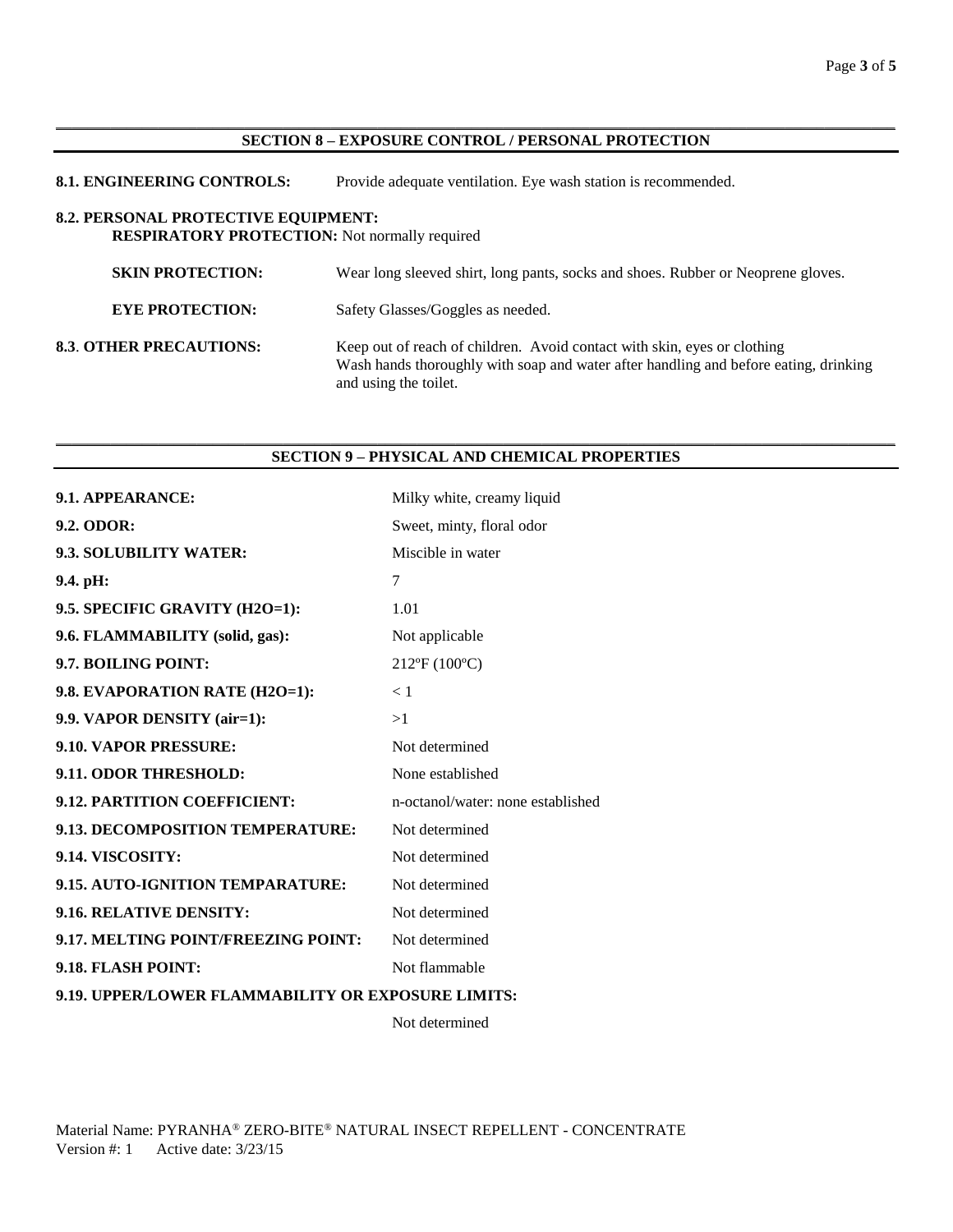### $\_$  ,  $\_$  ,  $\_$  ,  $\_$  ,  $\_$  ,  $\_$  ,  $\_$  ,  $\_$  ,  $\_$  ,  $\_$  ,  $\_$  ,  $\_$  ,  $\_$  ,  $\_$  ,  $\_$  ,  $\_$  ,  $\_$  ,  $\_$  ,  $\_$  ,  $\_$  ,  $\_$  ,  $\_$  ,  $\_$  ,  $\_$  ,  $\_$  ,  $\_$  ,  $\_$  ,  $\_$  ,  $\_$  ,  $\_$  ,  $\_$  ,  $\_$  ,  $\_$  ,  $\_$  ,  $\_$  ,  $\_$  ,  $\_$  , **SECTION 10 – STABILITY AND REACTION**

| <b>10.1. REACTIVITY:</b> | Not likely to react under normal storage and use conditions.                                                       |
|--------------------------|--------------------------------------------------------------------------------------------------------------------|
|                          | <b>10.2. CHEMICAL STABILITY:</b> Stable under normal ambient temperature and conditions.<br>No stabilizers needed. |
| <b>10.3. OTHER:</b>      | Not compatible with strong acids or bases.<br>Not compatible with strong oxidizing agents.                         |

### \_\_\_\_\_\_\_\_\_\_\_\_\_\_\_\_\_\_\_\_\_\_\_\_\_\_\_\_\_\_\_\_\_\_\_\_\_\_\_\_\_\_\_\_\_\_\_\_\_\_\_\_\_\_\_\_\_\_\_\_\_\_\_\_\_\_\_\_\_\_\_\_\_\_\_\_\_\_\_\_\_\_\_\_\_\_\_\_\_\_\_\_\_\_\_\_\_\_\_\_\_\_\_\_\_\_\_ **SECTION 11 – TOXICOLOGICAL INFORMATION**

- **11.1. ACUTE:** Not classified
- **11.2. SYMPTOMS: SKIN EFFECT:** Moderate irritation **EYE EFFECT:** Moderate irritation **SENSITIZATION:** Not a contact sensitizer
- **11.3. CARCINOGENICITY:** None of the components present in this mixture at concentrations equal to or less than 0.1% are listed by IARC, NTP, OSHA or ACGIH as being carcinogens.

#### \_\_\_\_\_\_\_\_\_\_\_\_\_\_\_\_\_\_\_\_\_\_\_\_\_\_\_\_\_\_\_\_\_\_\_\_\_\_\_\_\_\_\_\_\_\_\_\_\_\_\_\_\_\_\_\_\_\_\_\_\_\_\_\_\_\_\_\_\_\_\_\_\_\_\_\_\_\_\_\_\_\_\_\_\_\_\_\_\_\_\_\_\_\_\_\_\_\_\_\_\_\_\_\_\_\_\_ **SECTION 12 – ECOLOGICAL INFORMATION**

**12.1. TOXICITY:** This product is toxic to bees exposed to direct treatment. Keep out of lakes, streams, or ponds.

### \_\_\_\_\_\_\_\_\_\_\_\_\_\_\_\_\_\_\_\_\_\_\_\_\_\_\_\_\_\_\_\_\_\_\_\_\_\_\_\_\_\_\_\_\_\_\_\_\_\_\_\_\_\_\_\_\_\_\_\_\_\_\_\_\_\_\_\_\_\_\_\_\_\_\_\_\_\_\_\_\_\_\_\_\_\_\_\_\_\_\_\_\_\_\_\_\_\_\_\_\_\_\_\_\_\_\_ **SECTION 13 – DISPOSAL CONSIDERATION**

**13.1. DISPOSAL:** Do not contaminate water, food or feed by cleaning of container or disposal of wastes.

**13.2. PESTICIDE DISPOSAL:** Product that cannot be used according to the label instructions must be disposed of at or by an approved waste disposal facility. Never place any unused product down any indoor or outdoor drain.

**13.3. CONTAINER DISPOSAL:** Do not reuse or refill this container. Offer for recycling, if available, or puncture and dispose of in a sanitary landfill, or by other approved state and local procedure.

# \_\_\_\_\_\_\_\_\_\_\_\_\_\_\_\_\_\_\_\_\_\_\_\_\_\_\_\_\_\_\_\_\_\_\_\_\_\_\_\_\_\_\_\_\_\_\_\_\_\_\_\_\_\_\_\_\_\_\_\_\_\_\_\_\_\_\_\_\_\_\_\_\_\_\_\_\_\_\_\_\_\_\_\_\_\_\_\_\_\_\_\_\_\_\_\_\_\_\_\_\_\_\_\_\_\_\_ **SECTION 14 – TRANSPORTATION INFORMATION**

**13.1. PROPER SHIPPING NAME:** Insecticides, Insect or Animal Repellent, Liquid, N.O.S.

Material Name: PYRANHA® ZERO-BITE® NATURAL INSECT REPELLENT - CONCENTRATE Version #: 1 Active date: 3/23/15